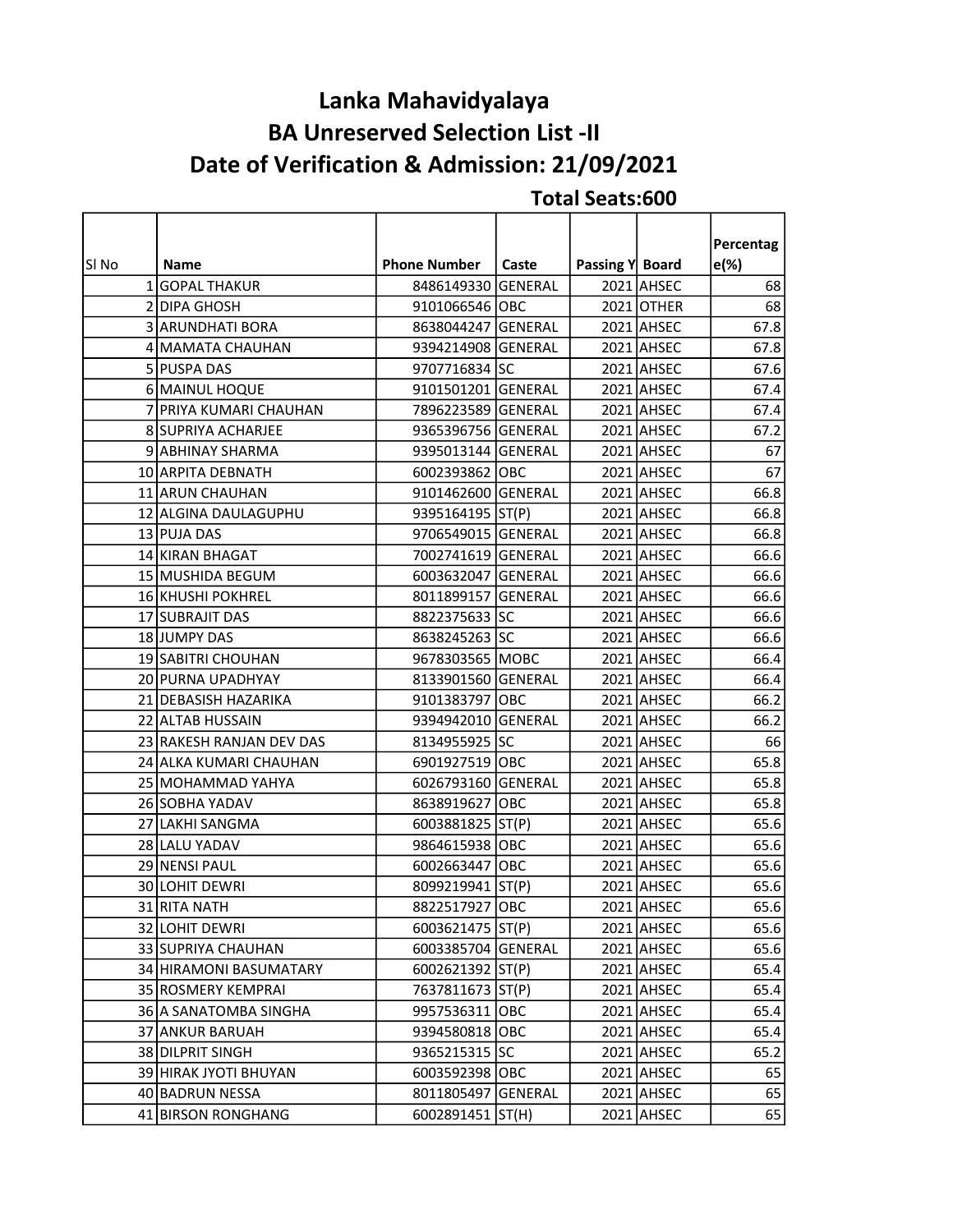| 42 ABHIJIT BORDOLAI        | 9101502752 ST(P)   |  | 2021 AHSEC | 65   |
|----------------------------|--------------------|--|------------|------|
| 43 SWEETY SUTRADHAR        | 8486552275 SC      |  | 2021 AHSEC | 65   |
| 44 SOHELA BEGUM            | 8822627686 GENERAL |  | 2021 AHSEC | 64.8 |
| 45 KARAN KUMAR SINGH       | 9101999579 GENERAL |  | 2021 AHSEC | 64.8 |
| 46 ADITI SHYAM             | 9954976126 GENERAL |  | 2021 AHSEC | 64.8 |
| 47 BHANIMA DAS             | 9365294290 OBC     |  | 2021 AHSEC | 64.8 |
| 48 ANUPAL NATH             | 8876885284 OBC     |  | 2021 AHSEC | 64.8 |
| 49 SUSHMITA DAS            | 8472817697 SC      |  | 2021 AHSEC | 64.8 |
| 50 RAHUL VERMA             | 8638911263 GENERAL |  | 2021 AHSEC | 64.6 |
| 51 POMPIMONI PATHAK        | 6002788549 OBC     |  | 2021 AHSEC | 64.4 |
| 52 ANUWAR HUSSAIN          | 7099231804 GENERAL |  | 2021 AHSEC | 64.4 |
| 53 EGANDRA UPADHAYAYA      | 8473996262 GENERAL |  | 2020 AHSEC | 64.2 |
| 54 BISHAL RAJBHAR          | 9864966748 GENERAL |  | 2021 AHSEC | 64.2 |
| 55 DIPAN NATH              | 8876017373 GENERAL |  | 2021 AHSEC | 64.2 |
| 56 PURNIMA SAHA            | 7636051697 OBC     |  | 2021 AHSEC | 64.2 |
| 57 MOHIMA DEY              | 6003713551 GENERAL |  | 2021 AHSEC | 64.2 |
| 58 SAJAL DAS               | 6003401783 GENERAL |  | 2021 AHSEC | 64   |
| 59 ASHISH DEBNATH          | 9127488640 OBC     |  | 2021 AHSEC | 64   |
| 60 SNEHA SHILL             | 7002268684 OBC     |  | 2021 AHSEC | 64   |
| 61 PRIYANKA CHAUHAN        | 6003885828 GENERAL |  | 2021 AHSEC | 64   |
| 62 LAKHI DAS               | 7896930860 GENERAL |  | 2021 AHSEC | 64   |
| 63 DIPIKA DAS              | 7896323515 SC      |  | 2021 AHSEC | 64   |
| 64 DIPAMONI LASKAR         | 9707362383 OBC     |  | 2021 AHSEC | 64   |
| 65 DIPIKA DAS              | 6001491950 SC      |  | 2021 AHSEC | 64   |
| 66 DIPIKA DAS              | 8822975552 SC      |  | 2021 AHSEC | 64   |
| 67 PALLABI DEB             | 9435484000 OBC     |  | 2021 AHSEC | 63.8 |
| 68 SORJON KRO              | 9101636977 ST(H)   |  | 2021 AHSEC | 63.8 |
| 69 LAXMAN CHAUHAN          | 8471965092 GENERAL |  | 2021 AHSEC | 63.8 |
| 70 SHIVAM CHANDRA MAJUMDAR | 9127271776 SC      |  | 2021 AHSEC | 63.8 |
| 71 RAJA CHAUHAN            | 9101303315 GENERAL |  | 2021 AHSEC | 63.6 |
| 72 ROMIJA BEGUM            | 9101858753 GENERAL |  | 2021 AHSEC | 63.6 |
| 73 BHULA CHAUHAN           | 8822796809 GENERAL |  | 2020 AHSEC | 63.4 |
| 74 BISWANATH DEY           | 6001593631 GENERAL |  | 2020 AHSEC | 63.4 |
| 75 AJOY DAS                | 8011333552 GENERAL |  | 2021 AHSEC | 63.4 |
| 76 MANAB BORDOLOI          | 8822556308 ST(P)   |  | 2021 AHSEC | 63.4 |
| 77 CHINMOY SARMAH          | 7099457518 GENERAL |  | 2021 AHSEC | 63.4 |
| 78 ARJUN RONGPI            | 9365893305 ST(H)   |  | 2021 AHSEC | 63.4 |
| 79 JANARDHAN DAS           | 8822590322 SC      |  | 2021 AHSEC | 63.4 |
| 80 MANAJER SINGH           | 9365047092 OBC     |  | 2021 AHSEC | 63.2 |
| 81 MOHIMA BEGUM            | 6000563008 GENERAL |  | 2021 AHSEC | 63.2 |
| 82 BIKASH GOUR             | 6003269725 OBC     |  | 2021 AHSEC | 63.2 |
| 83 RAHUL CHAUHAN           | 6003472354 GENERAL |  | 2021 AHSEC | 63.2 |
| 84 BEAUTI DEVI             | 9365794015 GENERAL |  | 2021 AHSEC | 63.2 |
| 85 SONALI DOUDUNG          | 7637813018 ST(P)   |  | 2021 AHSEC | 63   |
| 86 RATNESWAR DAS           | 7896126273 SC      |  | 2021 AHSEC | 63   |
| 87 POPI BHARALI            | 8822172365 GENERAL |  | 2021 AHSEC | 63   |
| 88 APAN DAS                | 8486790960 GENERAL |  | 2021 AHSEC | 62.8 |
| 89 SUSMITA SAHU            |                    |  | 2021 AHSEC | 62.8 |
|                            | 8876413794 OBC     |  |            |      |
| 90 SUSMITA SAHU            | 8486650061 OBC     |  | 2021 AHSEC | 62.8 |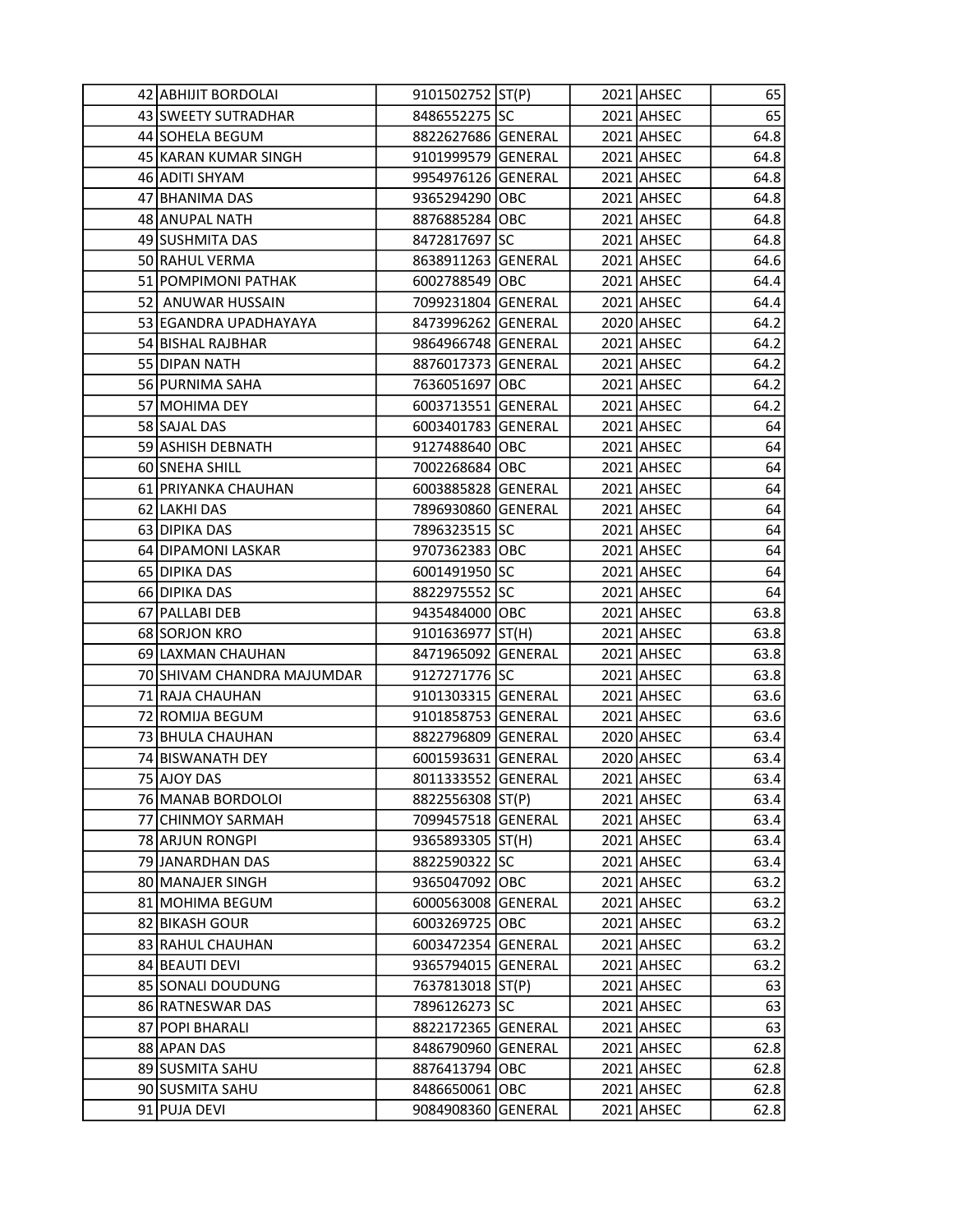| 92 JUMA KEOT                | 7896121964 OBC     |  | 2021 AHSEC | 62.8 |
|-----------------------------|--------------------|--|------------|------|
| 93 SUSMITA SAHU             | 9401536823 GENERAL |  | 2021 AHSEC | 62.8 |
| 94 CHRISTINA SANGMA         | 6901817796 ST(H)   |  | 2021 AHSEC | 62.8 |
| 95 POMPY PAUL               | 6003675639 OBC     |  | 2021 AHSEC | 62.6 |
| 96 GANESH CHAUHAN           | 8761946629 OBC     |  | 2021 AHSEC | 62.6 |
| 97 TRISHNA MONI BORA        | 9678615788 GENERAL |  | 2021 AHSEC | 62.6 |
| 98 GANESH THAPA             | 8638678495 GENERAL |  | 2021 AHSEC | 62.6 |
| 99 UMMEHANI BEGUM           | 7099294181 GENERAL |  | 2021 AHSEC | 62.6 |
| 100 SUMIT GHOSH             | 9864807154 OBC     |  | 2021 AHSEC | 62.4 |
| 101 RAJ DAS                 | 6003162677 SC      |  | 2021 AHSEC | 62.4 |
| 102 PRITY YADAV             | 9957113229 OBC     |  | 2021 AHSEC | 62.4 |
| 103 SUMANJIT BISWAS         | 6001594228 GENERAL |  | 2021 AHSEC | 62.4 |
| 104 PRIYANKA BISWAS         | 6003743124 SC      |  | 2021 AHSEC | 62.4 |
| 105 RAJ DAS                 | 9435645060 SC      |  | 2021 AHSEC | 62.4 |
| 106 SUNITA CHOUHAN          | 6003980496 GENERAL |  | 2021 AHSEC | 62.4 |
| 107 POPI DEVI               | 9101733282 OBC     |  | 2021 AHSEC | 62   |
| 108 UTPAL DAS               | 8471926196 GENERAL |  | 2021 AHSEC | 62   |
| 109 SARSWATI SUNAR          | 8822354646 OBC     |  | 2021 AHSEC | 61.8 |
| 110 SAJAL DAS               | 8822455541 GENERAL |  | 2021 AHSEC | 61.8 |
| 111 JABIR AHMED             | 9707334993 GENERAL |  | 2021 AHSEC | 61.8 |
| 112 RABIYA TALUKDAR         | 9957661432 GENERAL |  | 2021 AHSEC | 61.8 |
| 113 PUJA BOWL               | 8486695430 GENERAL |  | 2021 AHSEC | 61.8 |
| 114 PUHOR TERANG            | 7002390711 ST(H)   |  | 2021 AHSEC | 61.8 |
| 115 PUJA BOWL               | 8486069132 SC      |  | 2021 AHSEC | 61.8 |
| 116 ANANTA CHANDRA BORDOLOI | 6000069864 ST(P)   |  | 2020 AHSEC | 61.6 |
| 117 RAHUL DAS               | 8011722889 SC      |  | 2021 AHSEC | 61.6 |
| 118 SABINA KHANDAKAR        | 8402951946 GENERAL |  | 2021 AHSEC | 61.6 |
| 119 SONIA CHAUHAN           | 8822621008 OBC     |  | 2021 AHSEC | 61.6 |
| 120 RIKU DEY                | 6000624126 OBC     |  | 2021 AHSEC | 61.6 |
| 121 SANJIB DAS              | 6900748861 SC      |  | 2021 AHSEC | 61.6 |
| 122 SUMANTA BISWAS          | 8822911981 GENERAL |  | 2020 AHSEC | 61.4 |
| 123 RAHMANA AKHTAR          | 6002846948 GENERAL |  | 2021 AHSEC | 61.4 |
| 124 BHOLA CHAUHAN           | 9678973584 GENERAL |  | 2021 AHSEC | 61.4 |
| 125 MERA KUMARI CHAUHAN     | 9365782313 GENERAL |  | 2021 AHSEC | 61.4 |
| 126 ROSHMI NANDI            | 6003255124 GENERAL |  | 2021 AHSEC | 61.4 |
| 127 BIJAN DUTTA             | 8721847131 OBC     |  | 2021 AHSEC | 61.4 |
| 128 PUNAM CHAUHAN           | 6002907523 OBC     |  | 2021 AHSEC | 61.2 |
| 129 YESMINA BEGUM           | 8099863844 GENERAL |  | 2021 AHSEC | 61.2 |
| 130 PUSPA SINGH             | 6003931337 GENERAL |  | 2021 AHSEC | 61.2 |
| 131 SUJAN DAS               | 6003091429 SC      |  | 2021 AHSEC | 61   |
| 132 HENRY ENGHEE            | 6901928347 GENERAL |  | 2021 AHSEC | 61   |
| 133 PAURAMSAUKAMBE PAME     | 7086856751 GENERAL |  | 2021 AHSEC | 61   |
| 134 AMMAN SAHU              | 8822010721 OBC     |  | 2021 AHSEC | 61   |
| 135 NILAKSHI DEVI           | 8876879765 OBC     |  | 2021 AHSEC | 60.8 |
| 136 SURAJ ROY               | 6900077903 OBC     |  | 2021 AHSEC | 60.8 |
| 137 PRADIP DAS              | 6003042005 SC      |  | 2021 AHSEC | 60.6 |
| 138 AKSHAY DAS              | 8486266690 SC      |  | 2021 AHSEC | 60.6 |
|                             |                    |  |            |      |
| 139 ARYAN PAUL              | 6002299539 GENERAL |  | 2021 AHSEC | 60.6 |
| 140 PUJA KUMARI CHAUHAN     | 7099166315 GENERAL |  | 2021 AHSEC | 60.6 |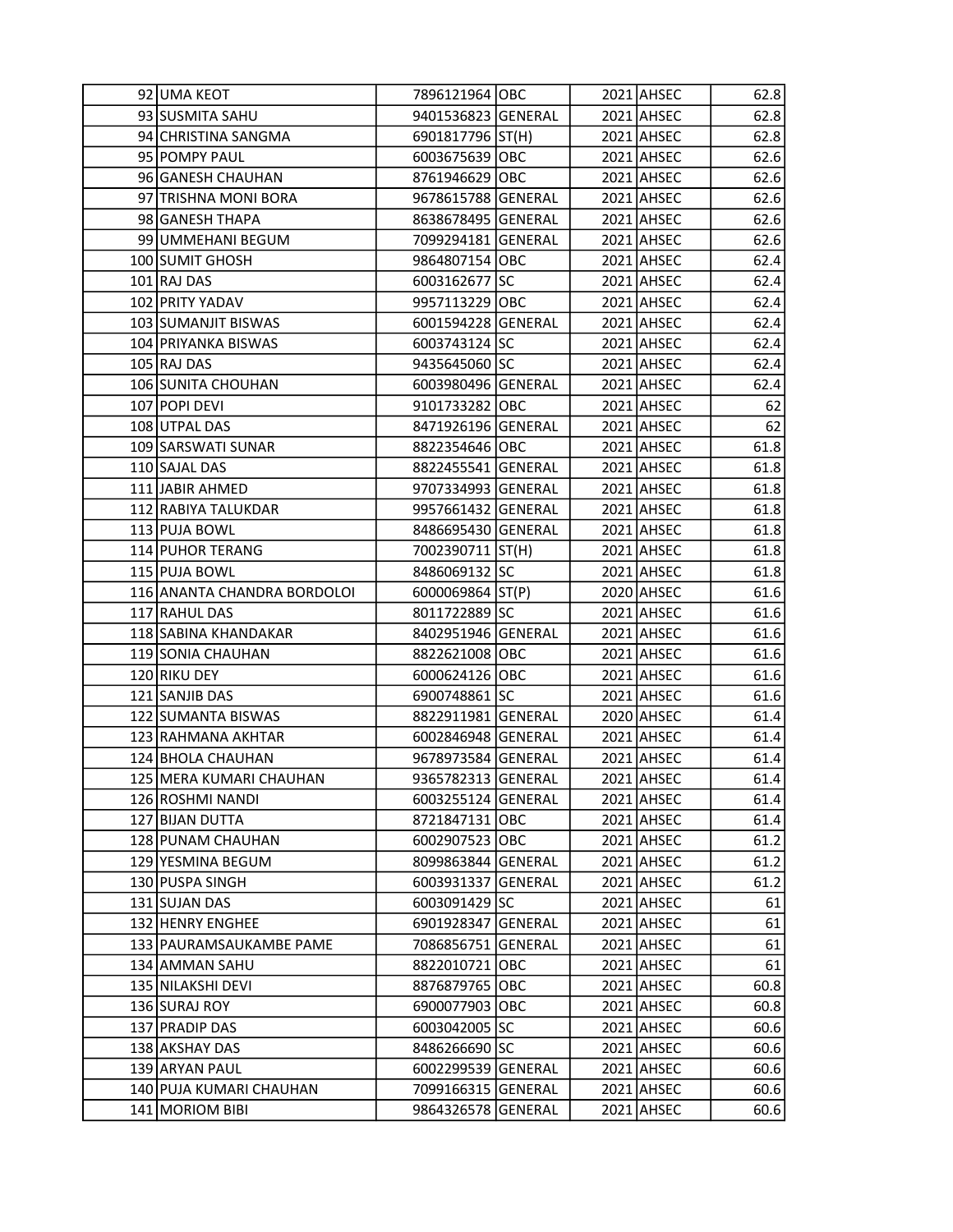| 142 DEEPAK SINGH           | 6003588655 GENERAL |  | 2021 AHSEC | 60.6  |
|----------------------------|--------------------|--|------------|-------|
| 143 PUJA KUMARI CHAUHAN    | 8011247948 GENERAL |  | 2021 AHSEC | 60.6  |
| 144 PUNAM CHAUHAN          | 6000958801 GENERAL |  | 2021 AHSEC | 60.6  |
| 145 KASHMIRI THAOSEN       | 9707334925 ST(P)   |  | 2021 AHSEC | 60.6  |
| 146 RUPAM PAUL             | 7002539236 GENERAL |  | 2021 AHSEC | 60.6  |
| 147 PURABI BORA            | 9508919998 OBC     |  | 2021 AHSEC | 60.4  |
| 148 DIPRAJ CHETRY          | 6901097891 OBC     |  | 2021 AHSEC | 60.4  |
| 149 PURABI BORA            | 8011119291 OBC     |  | 2021 AHSEC | 60.4  |
| 150 NISHA SINGH            | 7575908656 OBC     |  | 2021 AHSEC | 60.4  |
| 151 SONIA HANSEPI          | 6901481017   ST(P) |  | 2021 AHSEC | 60.4  |
| 152 RIDIPJYOTI NATH        | 8099219562 OBC     |  | 2021 AHSEC | 60.4  |
| 153 PURABI BORA            | 9365463697 OBC     |  | 2021 AHSEC | 60.4  |
| 154 PUSPANJALI CHETRY      | 9707327307 OBC     |  | 2021 AHSEC | 60.4  |
| 155 SAILIN SANGMA          | 6003630248 ST(H)   |  | 2021 AHSEC | 60.2  |
| 156 PREMLATA KUMARI SINGH  | 7896202684 OBC     |  | 2021 AHSEC | 60.2  |
| 157 RAIKOM BEY             | 6003030984 ST(H)   |  | 2021 AHSEC | 60.17 |
| 158 ARCHANA DEY            | 6901101290 OBC     |  | 2021 AHSEC | 60    |
| 159 RUHINA AKHTER          | 6001986696 GENERAL |  | 2021 AHSEC | 60    |
| 160 DIPAK CHAUHAN          | 6001762052 GENERAL |  | 2021 AHSEC | 60    |
| 161 SUSHMITA LAMSAL        | 9954117259 GENERAL |  | 2021 AHSEC | 60    |
| 162 SEMI JORASA            | 9957857354 ST(H)   |  | 2021 AHSEC | 60    |
| 163 JAYANTA MAZUMDAR       | 8822104098 SC      |  | 2021 AHSEC | 60    |
| 164 JUHITA SEN             | 6002879674 OBC     |  | 2021 AHSEC | 60    |
| 165 PUNAM CHETRI           | 9954856348 OBC     |  | 2021 AHSEC | 60    |
| 166 CHIRANJIT DAS          | 9864932260 GENERAL |  | 2020 AHSEC | 59.8  |
| 167 CHIRANJIT DAS          | 8761957032 SC      |  | 2021 AHSEC | 59.8  |
| 168 SAIFUL ISLAM           | 6000509023 GENERAL |  | 2021 AHSEC | 59.8  |
| 169 MADHUMITA PANDIT       | 7086992651 OBC     |  | 2021 AHSEC | 59.8  |
| 170 PRIYANKA BHATTACHARJEE | 7577956595 GENERAL |  | 2021 AHSEC | 59.8  |
| 171 SHIVA RANJAN DEBNATH   | 6002712893 OBC     |  | 2021 AHSEC | 59.8  |
| 172 RASHMI MALAKAR         | 7099445819 SC      |  | 2021 AHSEC | 59.8  |
| 173 REJMINA BEGUM          | 6901711825 GENERAL |  | 2021 AHSEC | 59.8  |
| 174 CHHATHU SAH            | 6900637387 GENERAL |  | 2021 AHSEC | 59.8  |
| 175 RAJASHREE ROBIDAS      | 9365502159 GENERAL |  | 2021 AHSEC | 59.8  |
| 176 RASHMI MALAKAR         | 9864250240 SC      |  | 2021 AHSEC | 59.8  |
| 177 PRIYANKA BHATTACHARJEE | 9401315989 GENERAL |  | 2021 AHSEC | 59.8  |
| 178 SANTI BHAGAT           | 8638428070 GENERAL |  | 2021 AHSEC | 59.6  |
| 179 SUMAN BHAGAT           | 8099120842 MOBC    |  | 2021 AHSEC | 59.6  |
| 180 NANDITA BORA           | 9954290872 OBC     |  | 2021 AHSEC | 59.4  |
| 181 TULSIKA TIMUNGPI       | 9957319436 ST(H)   |  | 2021 AHSEC | 59.4  |
| 182 SUNDEEP CHAUHAN        | 7099580773 GENERAL |  | 2021 AHSEC | 59.4  |
| 183 ANKU DAS               | 9957184698 SC      |  | 2021 AHSEC | 59.4  |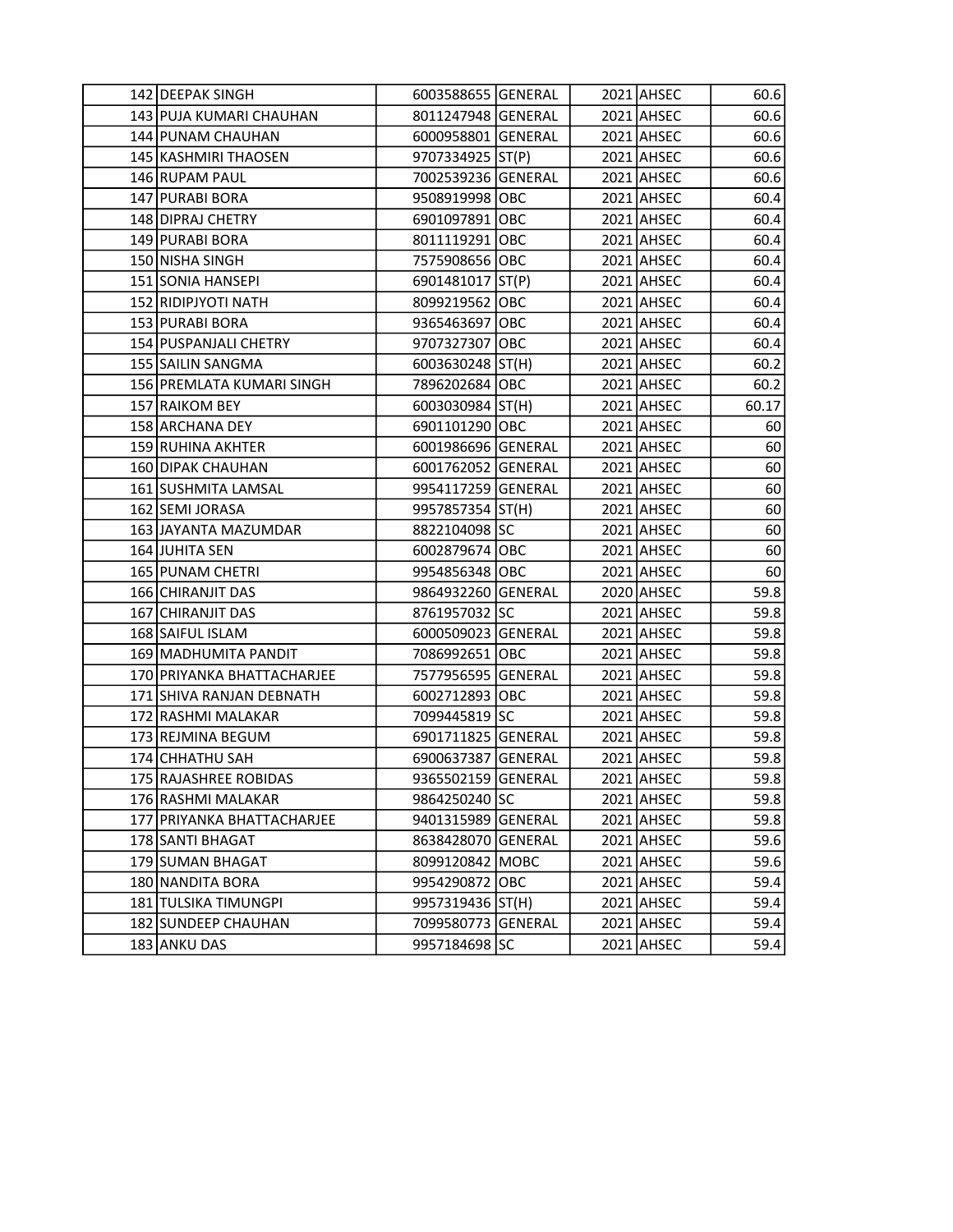# Lanka Mahavidyalaya BA Selection List Reserved for OBC Date of Verification & Admission: 22/09/2021

|       |                        |                     |       |                 |              | Percentag |
|-------|------------------------|---------------------|-------|-----------------|--------------|-----------|
| SI No | Name                   | <b>Phone Number</b> | Caste | Passing Y Board |              | e(%)      |
|       | 1 PROLHAD DEBNATH      | 6000420780 OBC      |       |                 | 2021 AHSEC   | 59.2      |
|       | 2 PUNAM DEBNATH        | 6901156367 OBC      |       |                 | 2021 AHSEC   | 59.2      |
|       | 3 DIP KAR              | 9864528624 OBC      |       |                 | 2020 AHSEC   | 59        |
|       | 4 HIMASHREE MUDOI      | 7099228198 OBC      |       |                 | 2021 AHSEC   | 58.8      |
|       | 5 PRIYA DEBNATH        | 8486065850 OBC      |       |                 | 2021 AHSEC   | 58.8      |
|       | 6 SOURAV DAS           | 7577893589 OBC      |       |                 | 2021 AHSEC   | 58.8      |
|       | 7 ROBIN PAUL           | 7576016107 OBC      |       |                 | 2021 AHSEC   | 58.6      |
|       | 8 MILON THAPA          | 9394430161 OBC      |       |                 | 2021 AHSEC   | 58.4      |
|       | 9 REWATI DEVI          | 6003096988 OBC      |       |                 | 2021 AHSEC   | 58.4      |
|       | 10 MADHUJYA KUMAR NATH | 9864484509 OBC      |       |                 | 2021 AHSEC   | 58.2      |
|       | 11 BHARATI GOUR        | 6001845872 MOBC     |       |                 | 2021 AHSEC   | 57.6      |
|       | 12 PARAG JYOTI NATH    | 9101356338 OBC      |       |                 | 2020 AHSEC   | 57.6      |
|       | 13 BISHAL SHILL        | 9395350710 OBC      |       |                 | 2021 AHSEC   | 57.4      |
|       | 14 MADHULATA SINGH     | 6003256119 MOBC     |       |                 | 2021 AHSEC   | 57.2      |
|       | 15 AKUL NATH           | 9707519408 OBC      |       |                 | 2021 AHSEC   | 57.2      |
|       | 16 KOMOL DEB           | 6900384897 OBC      |       |                 | 2021 AHSEC   | 57.2      |
|       | 17 RONALD SINGHA       | 6901928265 OBC      |       |                 | 2021 AHSEC   | 57        |
|       | 18 SANU BHOWMICK       | 7099166242 OBC      |       |                 | 2021 AHSEC   | 56.6      |
|       | 19 ABHIRAJ SAHA        | 9101175230 OBC      |       |                 | 2021 AHSEC   | 56.4      |
|       | 20 ABHISHEK CHETRI     | 6000059634 OBC      |       |                 | 2021 AHSEC   | 56.4      |
|       | 21 POMI PAUL           | 6900616580 OBC      |       |                 | 2021 AHSEC   | 56.4      |
|       | 22 PUSPANJALI SHILL    | 9864732297 OBC      |       |                 | 2020 AHSEC   | 56.4      |
|       | 23 SANGITA CHOUHAN     | 7576090544 OBC      |       |                 | 2021 AHSEC   | 56.4      |
|       | 24 TUSHAR NATH         | 6002558274 OBC      |       |                 | 2021 AHSEC   | 56.4      |
|       | 25 KHUM MAYA THAPA     | 9365752482 OBC      |       |                 | 2021 AHSEC   | 56.2      |
|       | 26 SUBROJIT SINGHA     | 9957622077 OBC      |       |                 | 2021 AHSEC   | 56.2      |
|       | 27 SUNANDA SIL         | 8431779423 OBC      |       |                 | 2021 AHSEC   | 56.2      |
|       | 28 JIBON CHETRY        | 8753984565 OBC      |       |                 | 2021 AHSEC   | 56        |
|       | 29 SMRITI BORA         | 6001633076 OBC      |       |                 | 2021 AHSEC   | 56        |
|       | 30 DEBANAND SAHU       | 8723001176 MOBC     |       |                 | 2021 AHSEC   | 55.8      |
|       | 31 JOY PRAKASH SINGHA  | 6002681548 OBC      |       |                 | $2021$ AHSEC | 55.8      |
|       | 32 LAKHAN CHOWHAN      | 6000150572 OBC      |       |                 | 2021 AHSEC   | 55.8      |
|       | 33 RIYA DEY            | 8011420242 OBC      |       |                 | 2021 AHSEC   | 55.8      |
|       | 34 SAPNA THAPA         | 9394257073 OBC      |       |                 | 2021 OTHER   | 55.8      |
|       | <b>35 TUSHAR PAUL</b>  | 9395351255 OBC      |       |                 | 2021 AHSEC   | 55.8      |
|       | 36 Y THOUNGANBA SINGHA | 6000375385 OBC      |       |                 | 2021 AHSEC   | 55.8      |
|       | 37 POPI DEVI           | 9957702363 OBC      |       |                 | 2021 AHSEC   | 55.6      |
|       | 38 SACHIN PAUL         | 9395181972 OBC      |       |                 | 2021 AHSEC   | 55.6      |
|       | 39 NIRANJAN BORA       | 9707086162 OBC      |       |                 | 2021 AHSEC   | 55.4      |
|       | 40 SUMITRA DUTTA       | 6901147659 OBC      |       |                 | 2021 AHSEC   | 55.4      |
|       | 41 BHARATI DEBNATH     | 7099294258 OBC      |       |                 | 2021 AHSEC   | 55.2      |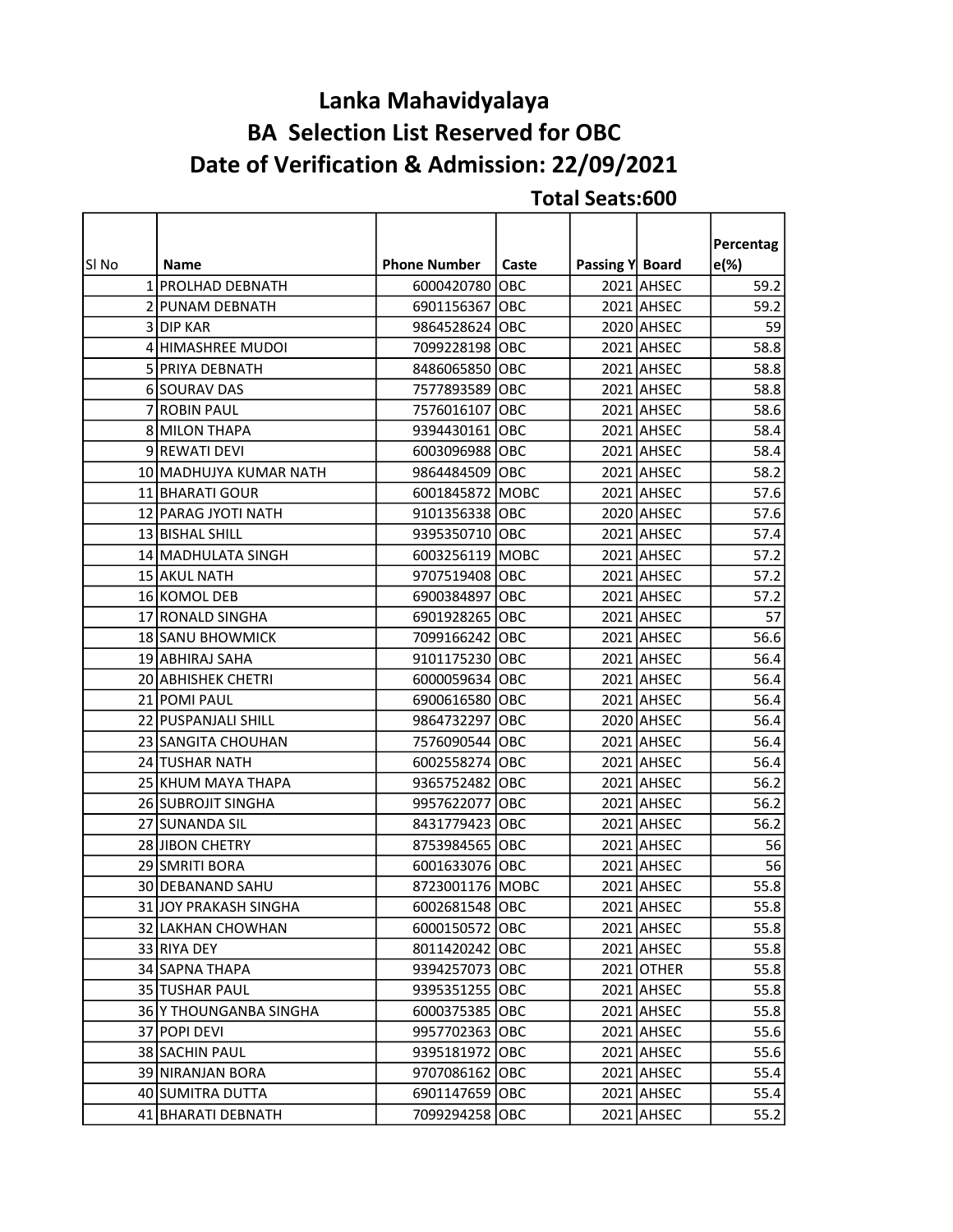| 42 HEJU PAUL             | 9957815795 OBC  |  | 2021 AHSEC | 55    |
|--------------------------|-----------------|--|------------|-------|
| 43 KABITA SHARMA         | 9706995572 OBC  |  | 2021 OTHER | 54.83 |
| 44 DIPAK NATH            | 9957327198 OBC  |  | 2021 AHSEC | 54.8  |
| 45 BOBITA SAIKIA         | 9864744932 OBC  |  | 2021 AHSEC | 54.6  |
| 46 TRISHNA PAUL          | 8876107354 OBC  |  | 2021 AHSEC | 54.6  |
| 47 ANKUR BARUAH          | 6001279844 OBC  |  | 2021 AHSEC | 54.5  |
| 48 ABHIJIT GHOSH         | 8399083652 OBC  |  | 2021 AHSEC | 54.4  |
| 49 CHANDRA KALA CHETRY   | 8011833352 OBC  |  | 2021 AHSEC | 54.4  |
| 50 ABINASH BORAH         | 6001006096 OBC  |  | 2021 AHSEC | 54    |
| 51 BISHAL NATH           | 6003387744 OBC  |  | 2021 AHSEC | 54    |
| 52 ARIJIT MITRA          | 9365902445 OBC  |  | 2021 AHSEC | 53.8  |
| 53 KISHAN SINGHA         | 9394498520 OBC  |  | 2021 AHSEC | 53.8  |
| 54 LOSHMAN CHETRY        | 9954908156 OBC  |  | 2021 AHSEC | 53.8  |
| 55 M MUKESH KUMAR SINGHA | 8135008657 OBC  |  | 2021 AHSEC | 53.8  |
| 56 PINKI RANA            | 8011107682 OBC  |  | 2021 AHSEC | 53.6  |
| 57 PRIYA NATH            | 9957287316 OBC  |  | 2021 AHSEC | 53.6  |
| 58 NABAJIT DEY           | 9101645336 OBC  |  | 2021 AHSEC | 53.4  |
| 59 PRARTHANA DEVI        | 7896105629 OBC  |  | 2021 AHSEC | 53.4  |
| 60 ALIMA DEVI            | 9101166857 OBC  |  | 2021 AHSEC | 53.2  |
| 61 PRABHAT CHOUHAN       | 7099588916 OBC  |  | 2021 AHSEC | 53.2  |
| 62 ANAMIKA DEVI          | 8822402354 OBC  |  | 2021 AHSEC | 52.6  |
| 63 BHAGYA SREE DEVI      | 7099228535 OBC  |  | 2021 AHSEC | 52.6  |
| 64 UDOY SINGHA           | 6900397274 OBC  |  | 2021 AHSEC | 52.6  |
| 65 PRIYANKA DEBNATH      | 7636059515 OBC  |  | 2021 AHSEC | 52.4  |
| 66 SANJAY CHAUHAN        | 6003221069 OBC  |  | 2021 AHSEC | 52.2  |
| 67 SATHI RANI CHANDA     | 9678290775 OBC  |  | 2021 AHSEC | 52.2  |
| 68 MAMU HAZARIKA         | 9365928937 OBC  |  | 2021 AHSEC | 52    |
| 69 RAHUL KUMAR SAHU      | 6000820851 OBC  |  | 2021 AHSEC | 52    |
| 70 RITA CHOUHAN          | 8486059021 OBC  |  | 2021 AHSEC | 52    |
| 71 JOYDEEP SINGHA        | 8638988150 OBC  |  | 2021 AHSEC | 51.8  |
| 72 SARMISTHA BORAH       | 8811984275 OBC  |  | 2021 AHSEC | 51.8  |
| 73 GEETA CHAUHAN         | 7896609851 OBC  |  | 2021 AHSEC | 51.6  |
| 74 L THANGGAL            | 7086994640 OBC  |  | 2021 AHSEC | 51.6  |
| 75 LIZA DUTTA            | 6901136457 OBC  |  | 2021 AHSEC | 51.6  |
| 76 POMI PAUL             | 6003040141 OBC  |  | 2021 AHSEC | 51.6  |
| 77 RUPA RAI              | 8135922523 MOBC |  | 2020 AHSEC | 51.4  |
| 78 SEEMA DEVI            | 6003457494 OBC  |  | 2021 AHSEC | 51.4  |
| 79 KRISHNA THAPA         | 6001765440 OBC  |  | 2021 AHSEC | 51.4  |
| 80 RASITA SHOME          | 8133968177 OBC  |  | 2021 AHSEC | 51.4  |
| 81 RITESH NIROLA         | 7099608347 OBC  |  | 2021 AHSEC | 51.4  |
| 82 RIYA CHANDA           | 9706386288 OBC  |  | 2021 AHSEC | 51.4  |
| 83 BIPLAB NATH           | 7086607051 OBC  |  | 2021 AHSEC | 51.2  |
| 84 RIYA DEBNATH          | 9127305077 OBC  |  | 2021 AHSEC | 51.2  |
| 85 RIYA DEVNATH          | 8761970508 OBC  |  | 2021 AHSEC | 51.2  |
| 86 SACHIJYOTI RAJBHAR    | 7577965066 OBC  |  | 2021 AHSEC | 51.2  |
| 87 BISHAL GOWALA         | 6003185155 OBC  |  | 2021 AHSEC | 51    |
| 88 SUSMITA SAIKIA        | 9957924322 OBC  |  | 2021 AHSEC | 51    |
| 89 SUTAPA NATH           | 9707368160 OBC  |  | 2021 AHSEC | 51    |
| 90 DEEP LAL DHAR         | 6002288578 OBC  |  | 2021 AHSEC | 50.8  |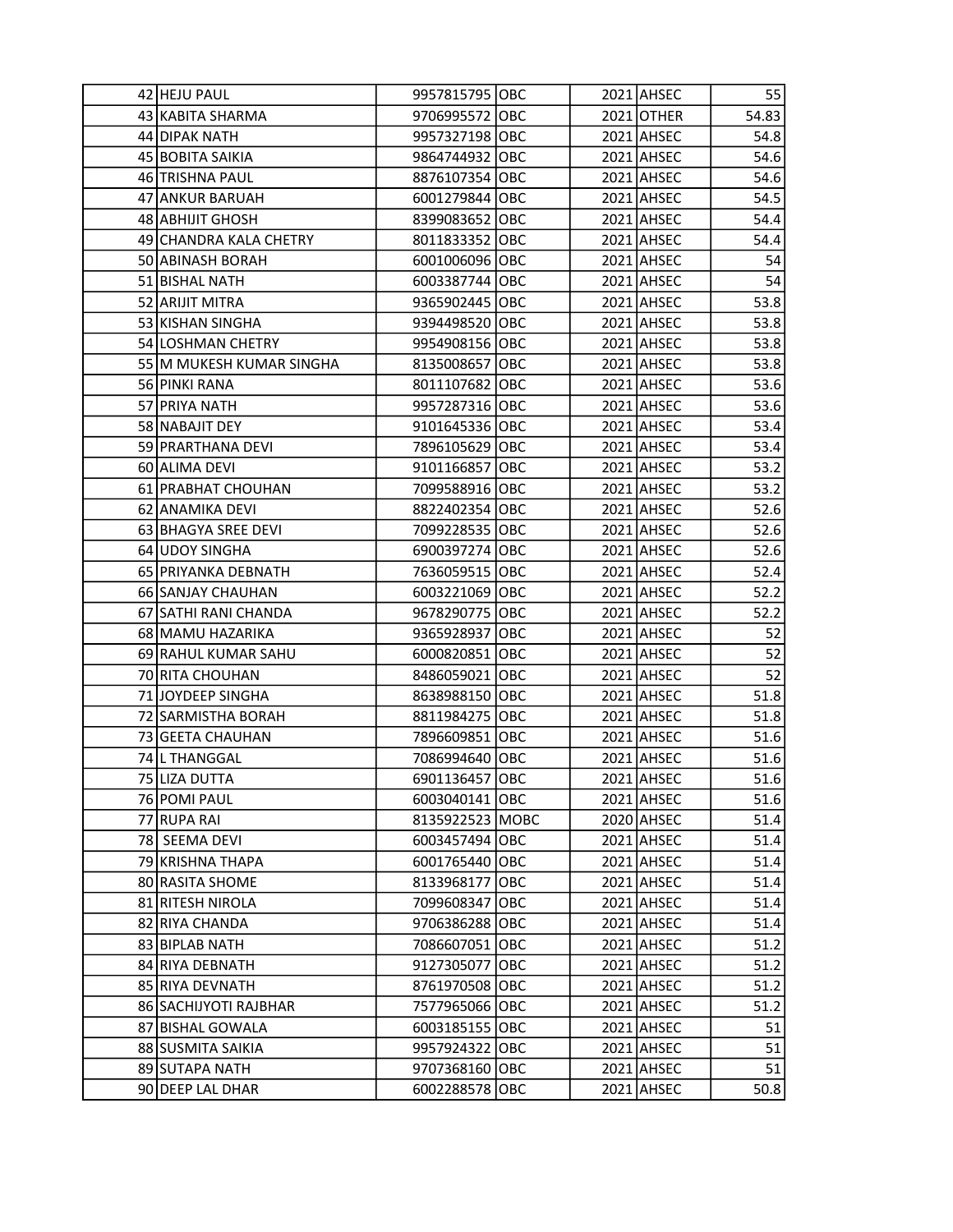#### Total Seats:600 Lanka Mahavidyalaya BA Selection List Reserved for SC Date of Verification & Admission: 22/09/2021

|       |                         |                     |       |                 |            | Percentag |
|-------|-------------------------|---------------------|-------|-----------------|------------|-----------|
| SI No | <b>Name</b>             | <b>Phone Number</b> | Caste | Passing Y Board |            | $e(\%)$   |
|       | 1 PUJA DAS              | 9127721336 SC       |       |                 | 2021 AHSEC | 59.2      |
|       | 2 RUPON DAS             | 9706870963 SC       |       |                 | 2021 AHSEC | 59.2      |
|       | 3 ASHIM DAS             | 9706621891 SC       |       |                 | 2020 AHSEC | 58.4      |
|       | 4 ISHA DAS              | 9854241465 SC       |       |                 | 2021 AHSEC | 58.4      |
|       | 5 RUMEE DAS             | 6238804974 SC       |       |                 | 2021 AHSEC | 58.4      |
|       | 6 RUMITA DAS            | 8638404023 SC       |       |                 | 2021 AHSEC | 58.4      |
|       | 7 APARNA BISWAS         | 9954399772 SC       |       |                 | 2021 AHSEC | 58        |
|       | 8 SUMA DAS              | 8811997045 SC       |       |                 | 2021 AHSEC | 58        |
|       | 9 ANISHA DAS            | 9101862701 SC       |       |                 | 2021 AHSEC | 57.8      |
|       | 10 ROHIT BISWAS         | 7086858809 SC       |       |                 | 2021 AHSEC | 57.8      |
|       | 11 RUSHMITA MALAKAR     | 7002099638 SC       |       |                 | 2021 AHSEC | 57.4      |
|       | 12 SANKU BISWAS         | 9101042270 SC       |       |                 | 2021 AHSEC | 57.2      |
|       | 13 SUMIT SUTRADHAR      | 9707086351 SC       |       |                 | 2021 AHSEC | 57.2      |
|       | 14 JHUMA DAS            | 8761946802 SC       |       |                 | 2021 AHSEC | 57        |
|       | 15 PURNA CH DAS         | 7900140281 SC       |       |                 | 2021 AHSEC | 57        |
|       | 16 SHILPI DAS           | 9101842525 SC       |       |                 | 2021 AHSEC | 57        |
|       | 17 NANDINI MONDAL       | 8099453113 SC       |       |                 | 2021 AHSEC | 56.8      |
|       | 18 SUJAN DAS            | 9678790255 SC       |       |                 | 2021 AHSEC | 56.4      |
|       | 19 JUNALI DAS           | 9101964022 SC       |       |                 | 2021 AHSEC | 55.4      |
|       | 20 RAJIB DAS            | 9365460451 SC       |       |                 | 2021 AHSEC | 55.4      |
|       | 21 RUPA GUPTA           | 6002601664 SC       |       |                 | 2021 AHSEC | 55.4      |
|       | 22 ASHISH DAS           | 8822166038 SC       |       |                 | 2021 AHSEC | 55        |
|       | 23 ANINDITA DAS         | 9395445643 SC       |       |                 | 2021 AHSEC | 54.8      |
|       | 24 APURBA MAZUMDAR      | 6900406837 SC       |       |                 | 2021 AHSEC | 54.8      |
|       | 25 PREETY REKHA DAS     | 7637826585 SC       |       |                 | 2021 AHSEC | 54.8      |
|       | 26 MAMATA MAZUMDER      | 9957889385 SC       |       |                 | 2021 AHSEC | 54.6      |
|       | 27 SUSMITA              | 7636051619 SC       |       |                 | 2021 OTHER | 54.5      |
|       | 28 KUSHAL DAS           | 9864673571 SC       |       |                 | 2020 AHSEC | 54        |
|       | 29 DIBYOJYOTI CHOUDHURY | 9101180668 SC       |       |                 | 2021 AHSEC | 53.8      |
|       | 30 PRIYANKA ROY         | 7002369720 SC       |       |                 | 2021 AHSEC | 53.8      |
|       | 31 MOMITA DAS           | 8011137347 SC       |       |                 | 2021 AHSEC | 53.6      |
|       | 32 PRONOB DAS           | 9707146045 SC       |       |                 | 2021 AHSEC | 53.6      |
|       | 33 RAHUL DAS            | 7086602553 SC       |       |                 | 2021 AHSEC | 53.6      |
|       | 34 SONJOY DAS           | 6000734884 SC       |       |                 | 2021 AHSEC | 53.6      |
|       | 35 ANKITA DAS           | 9395041449 SC       |       |                 | 2021 AHSEC | 53.4      |
|       | 36 BISHNU BISWAS        | 9101831547 SC       |       |                 | 2021 AHSEC | 53.4      |
|       | 37 PRADIP DAS           | 9395233261 SC       |       |                 | 2021 AHSEC | 53.4      |
|       | 38 SUBHAM DAS           | 7636953613 SC       |       |                 | 2021 AHSEC | 53.4      |
|       | 39 PRIYASHA DAS         | 9365887970 SC       |       |                 | 2021 AHSEC | 53.2      |
|       | 40 CHIRANJIT DAS        | 6000964523 SC       |       |                 | 2021 AHSEC | 53        |
|       | 41 SHIMUL MAJUMDER      | 9394665896 SC       |       |                 | 2021 AHSEC | 53        |
|       | 42 PUJA DAS             | 6002843735 SC       |       |                 | 2021 AHSEC | 52.8      |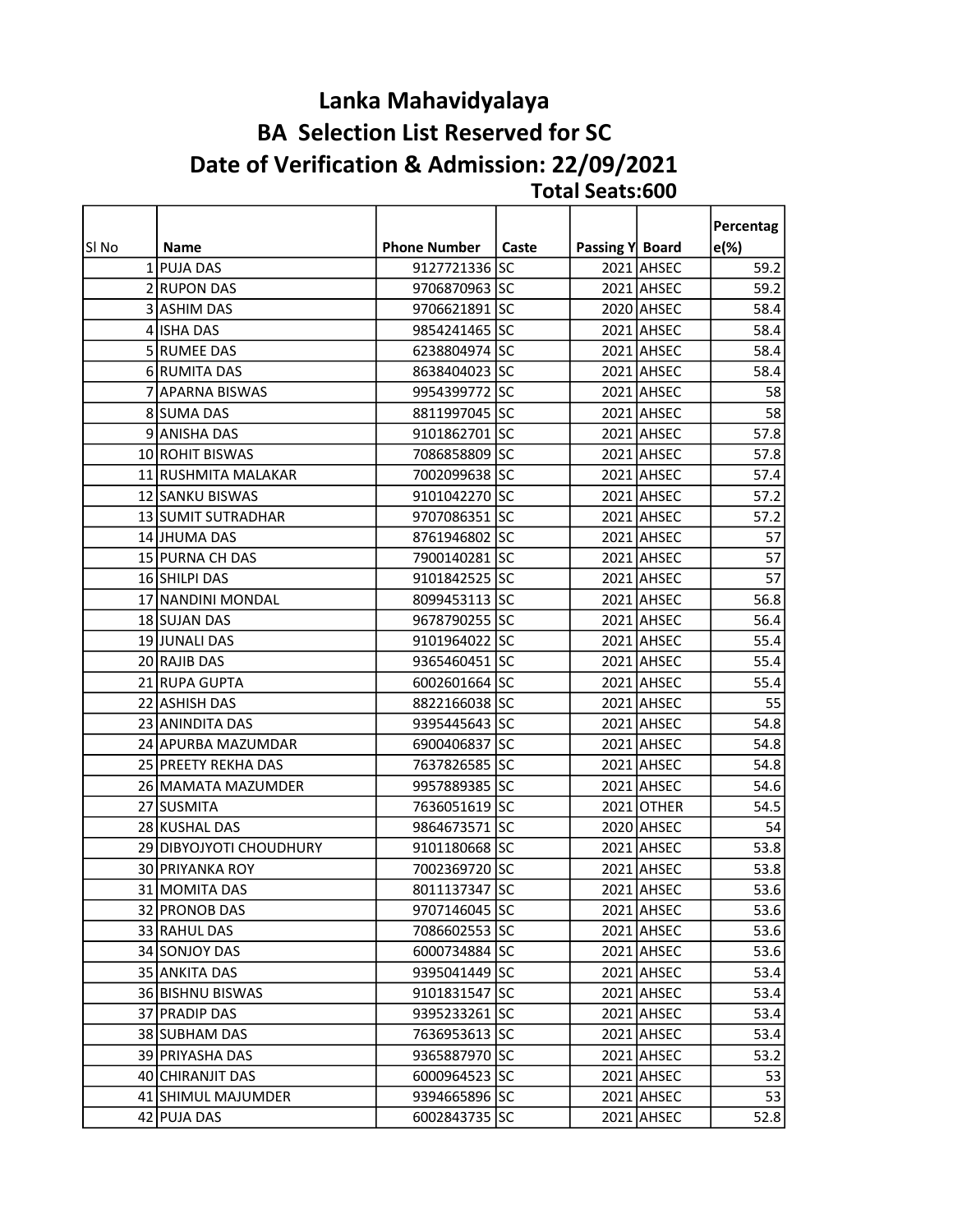# Date of Verification & Admission: 22/09/2021 Lanka Mahavidyalaya BA Selection List Reserved for ST(P)

|       |                         |                     |       |                 |            | Percentag |
|-------|-------------------------|---------------------|-------|-----------------|------------|-----------|
| SI No | <b>Name</b>             | <b>Phone Number</b> | Caste | Passing Y Board |            | e(%)      |
|       | 1JURI THOUSEN           | 9707335106 ST(P)    |       |                 | 2021 AHSEC | 58.8      |
|       | 2 ROSELIN TERONPI       | 9395363533 ST(P)    |       |                 | 2021 AHSEC | 57.4      |
|       | 3 SWARAJ KHERSA         | 7637820573 ST(P)    |       |                 | 2020 AHSEC | 56.2      |
|       | 4 RAHUL ENGTI           | 6900402548 ST(P)    |       |                 | 2021 AHSEC | 56        |
|       | 5 MAYALI KHARIKAP       | 9954959942 ST(P)    |       |                 | 2021 AHSEC | 54.2      |
|       | 6 PRANJIT BORDOLI       | 7086606160 ST(P)    |       |                 | 2021 AHSEC | 53.4      |
|       | 7 LAKHESWAR BORDOLAI    | 6001683424 ST(P)    |       |                 | 2021 AHSEC | 53.2      |
|       | 8 BARASHA BORDOLOI      | 8822114919 ST(P)    |       |                 | 2021 AHSEC | 52.6      |
|       | 9 FULISON DIBRA         | 6002251395 ST(P)    |       |                 | 2021 AHSEC | 51.8      |
|       | 10 SUSHMITA JOHORI      | 8473940320 ST(P)    |       |                 | 2021 AHSEC | 51.8      |
|       | 11 ANJALI KHARIKAP      | 6900349009 ST(P)    |       |                 | 2021 AHSEC | 51.2      |
|       | 12 MAGDALEN MARAK       | 7638045938 ST(P)    |       |                 | 2021 AHSEC | 50.4      |
|       | 13 RATIDEVI DEKARAJA    | 8471844154 ST(P)    |       |                 | 2021 AHSEC | 49.2      |
|       | 14 DIPANJALI KEMPRAI    | 6001174004 ST(P)    |       |                 | 2021 AHSEC | 48.2      |
|       | 15 BIRSING TIMUNG       | 7896046770 ST(P)    |       |                 | 2021 AHSEC | 46        |
|       | 16 KHUMESWAR BASUMATARY | 6900402942 ST(P)    |       |                 | 2021 AHSEC | 46        |
|       | 17 DEEPJYOTI PATAR      | 9101767359 ST(P)    |       |                 | 2021 AHSEC | 45.6      |
|       | 18 BISWAJIT CHANGMAJI   | 7099228587 ST(P)    |       |                 | 2021 AHSEC | 45.2      |
|       | 19 ANSUMA BASUMATARY    | 8099219827 ST(P)    |       |                 | 2021 AHSEC | 44.8      |
|       | 20 BHAROTI BASUMATARY   | 7635902701 ST(P)    |       |                 | 2021 AHSEC | 44.8      |
|       | 21 SUMONI SANGMA        | 8099863119 ST(P)    |       |                 | 2021 AHSEC | 44        |
|       | 22 MUKTISHWAR KEMPRAI   | 8135020614 ST(P)    |       |                 | 2020 AHSEC | 43.8      |
|       | 23 PURNIMA BORDOLAI     | 8822052578 ST(P)    |       |                 | 2021 AHSEC | 43.8      |
|       | 24 KAJAL KEMPRAI        | 8099453170 ST(P)    |       |                 | 2021 AHSEC | 43.6      |
|       | 25 ROHIT MAIBANGSA      | 7483324189 ST(P)    |       |                 | 2021 AHSEC | 41.8      |
|       | 26 RABINA SANGMA        | 6000354717 ST(P)    |       |                 | 2021 AHSEC | 41.6      |
|       | 27 GITANJALI HAJONG     | 9678019978 ST(P)    |       |                 | 2021 AHSEC | 40.2      |
|       | 28 RUPMILI TERANGPI     | 8811886213 ST(P)    |       |                 | 2020 AHSEC | 40.2      |
|       | 29 SAWAN THOUSEN        | 6000025622 ST(P)    |       |                 | 2021 AHSEC | 40        |
|       | 30 MANSHI THOUSEN       | 9706836760 ST(P)    |       |                 | 2021 AHSEC | 39.6      |
|       | 31 UTPAL HASAMPHURA     | 9101203396 ST(P)    |       |                 | 2021 AHSEC | 39        |
|       | 32 KARANI TOKBIPI       | 8011963777 ST(P)    |       |                 | 2021 AHSEC | 38.8      |
|       | 33 BRINITA SANGMA       | 6003435932 ST(P)    |       |                 | 2021 AHSEC | 37.2      |
|       | 34 PARASHMONI BORDOLOI  | 9864806643 ST(P)    |       |                 | 2021 AHSEC | 37.2      |
|       | 35 MONJIR TERANG PI     | 6003147044 ST(P)    |       |                 | 2021 AHSEC | 36.4      |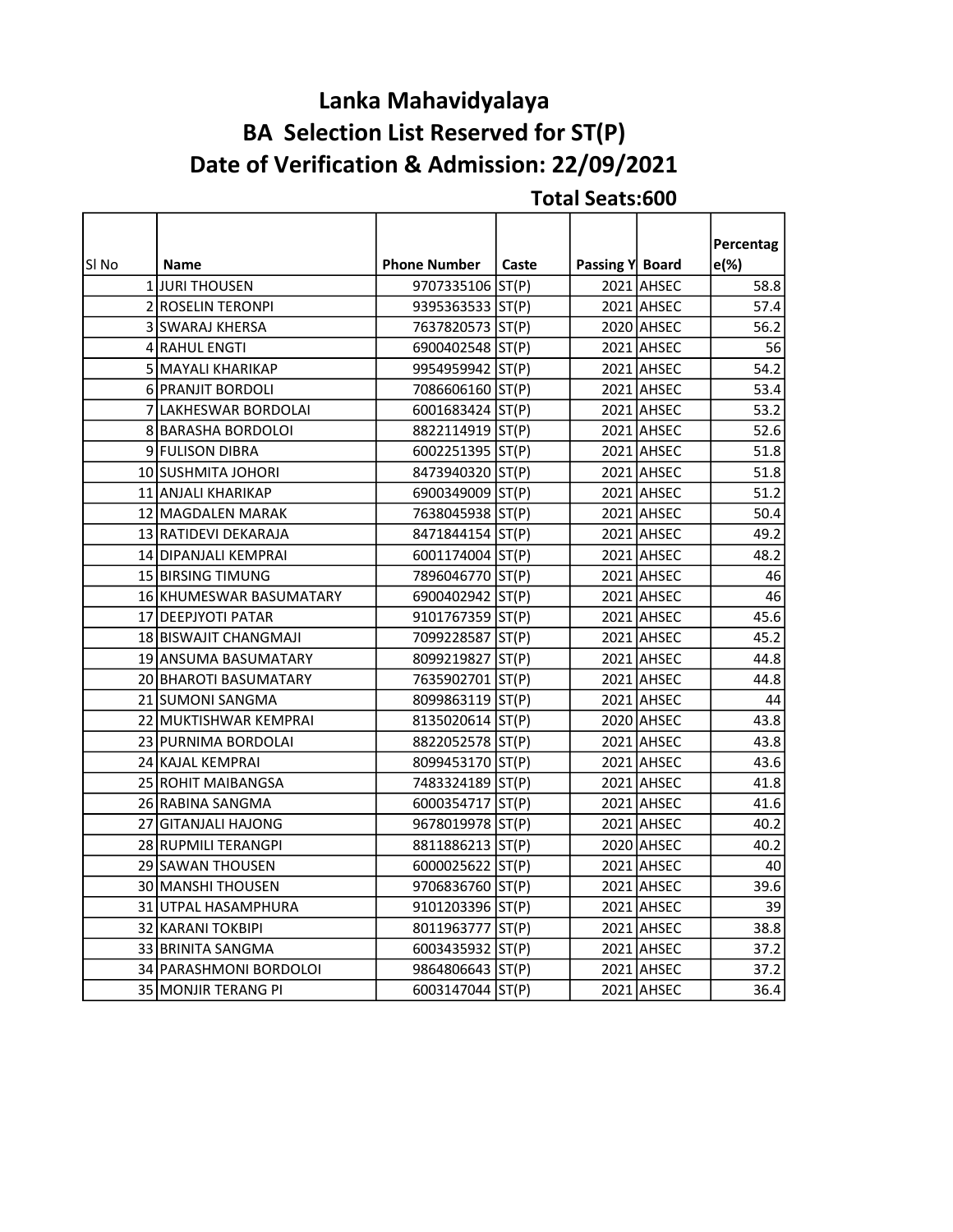# Lanka Mahavidyalaya BA Selection List Reserved for ST(H) Date of Verification & Admission: 22/09/2021

|       |                           |                     |       |                 |            | Percentag |
|-------|---------------------------|---------------------|-------|-----------------|------------|-----------|
| SI No | <b>Name</b>               | <b>Phone Number</b> | Caste | Passing Y Board |            | $e(\%)$   |
|       | 1 REENA SANGMA            | 7896855146 ST(H)    |       |                 | 2021 AHSEC | 59.2      |
|       | 2 SARPI NAIDING           | 9954905025 ST(H)    |       |                 | 2021 AHSEC | 58.8      |
|       | 3 ELNICKSON TERANG        | 6009223508 ST(H)    |       |                 | 2021 AHSEC | 57.8      |
|       | 4 RAJEN PATOR             | 9864890644 ST(H)    |       |                 | 2021 AHSEC | 57.4      |
|       | 5 RUNIKA TIMUNGPI         | 9957924350 ST(H)    |       |                 | 2021 AHSEC | 57.4      |
|       | 6 ARIK MARAK              | 6001445381 ST(H)    |       |                 | 2021 AHSEC | 57        |
|       | 7 SALVATION TIMUNG        | 6001820882 ST(H)    |       |                 | 2021 AHSEC | 56.8      |
|       | 8 TINKU SANGMA            | 9707190930 ST(H)    |       |                 | 2021 AHSEC | 56.2      |
|       | 9 RUMA THAOSEN            | 6002508886 ST(H)    |       |                 | 2021 AHSEC | 56        |
|       | 10 HASINA PHONGLOSA       | 6900617568 ST(H)    |       |                 | 2021 AHSEC | 55.2      |
|       | 11 AMRIT TIMUNG           | 8822151779 ST(H)    |       |                 | 2021 AHSEC | 54.2      |
|       | 12 KAVERY BEYPI           | 8822729899 ST(H)    |       |                 | 2021 AHSEC | 53.8      |
|       | 13 SANIYA KROPI           | 8011016288 ST(H)    |       |                 | 2021 AHSEC | 53.8      |
|       | 14 JIRBIKA TIMUNGPI       | 8822643316 ST(H)    |       |                 | 2021 AHSEC | 53.6      |
|       | 15 DANIEL BONGRONG        | 7896758533 ST(H)    |       |                 | 2021 AHSEC | 53.2      |
|       | 16 MOINA ENGTIPI          | 9394507472 ST(H)    |       |                 | 2021 AHSEC | 53        |
|       | 17 RENGMIR ENGTIPI        | 9954132266 ST(H)    |       |                 | 2021 AHSEC | 53        |
|       | 18 PROLAS MILLICK         | 9954613095 ST(H)    |       |                 | 2021 AHSEC | 52.6      |
|       | 19 PRONOP ENGLENG         | 8011907752 ST(H)    |       |                 | 2021 AHSEC | 52.4      |
|       | 20 PRIYES LANGTHASA       | 6002183007 ST(H)    |       |                 | 2021 AHSEC | 52.2      |
|       | 21 RING JALEE BODOSA      | 9954993864 ST(H)    |       |                 | 2021 AHSEC | 52.2      |
|       | 22 SERLIN TERONPI         | 6900425765 ST(H)    |       |                 | 2021 AHSEC | 51.8      |
|       | 23 APOLOSE TIMUNG         | 9394037822 ST(H)    |       |                 | 2021 AHSEC | 51.4      |
|       | 24 JIRMIKA ENGTI KATHARPI | 6000680486 ST(H)    |       |                 | 2021 AHSEC | 51.4      |
|       | 25 SONALI KATHARPI        | 8822563678 ST(H)    |       |                 | 2021 AHSEC | 51.4      |
|       | 26 TUENSON DAULAGUPU      | 6002598449 ST(H)    |       |                 | 2021 AHSEC | 51.4      |
|       | 27 BONANI SENGYUNG        | 6003241679 ST(H)    |       |                 | 2021 AHSEC | 51.2      |
|       | 28 PRAKASH KEMPRAI        | 9101534979 ST(H)    |       |                 | 2021 AHSEC | 51.2      |
|       | 29 RANGSINA TIMUNG        | 9864878383 ST(H)    |       |                 | 2021 AHSEC | 51        |
|       | 30 SANTI TOKBIPI          | 6003696351 ST(H)    |       |                 | 2021 AHSEC | 50.6      |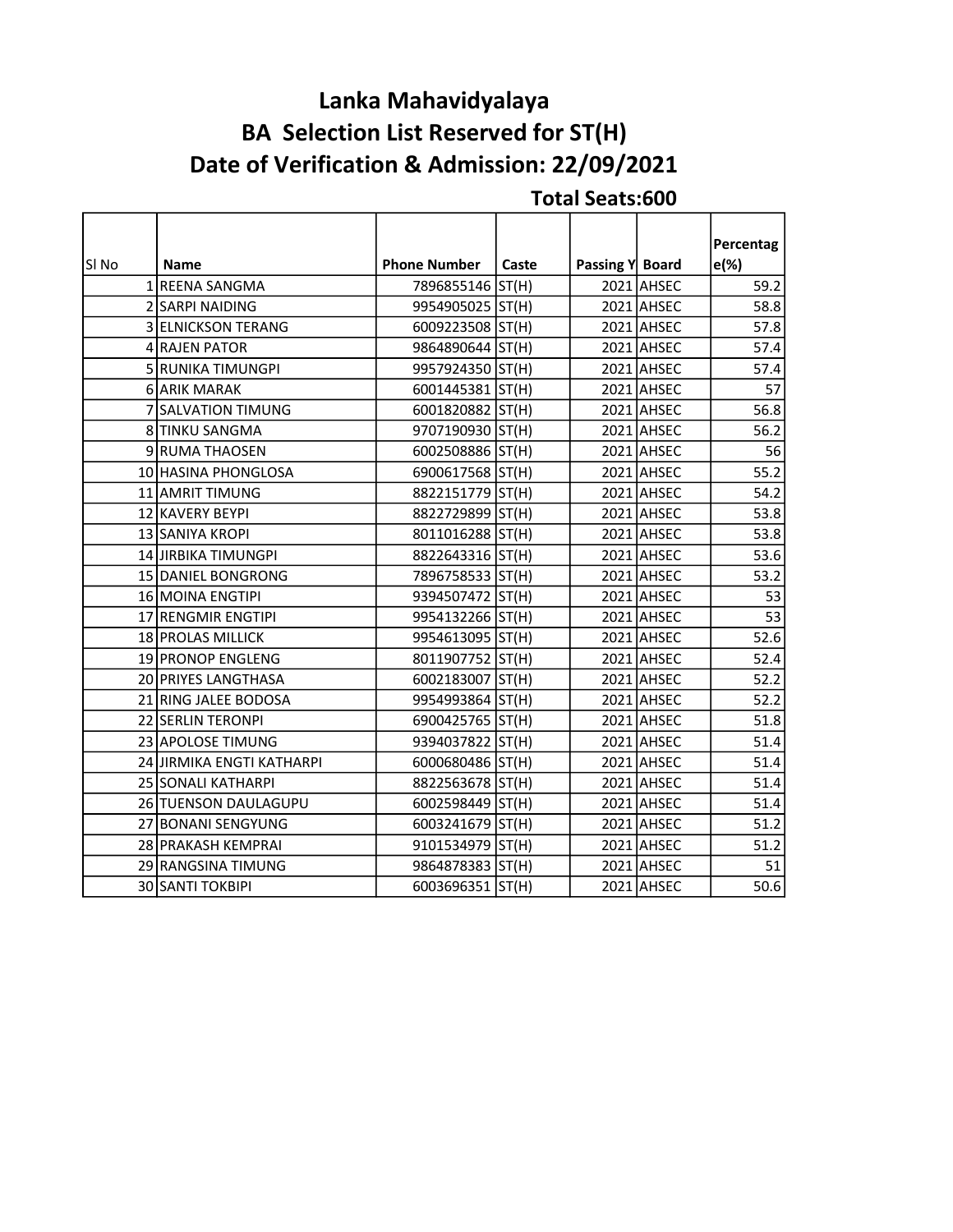# Lanka Mahavidyalaya BA Selection List Reserved for PH Date of Verification & Admission: 22/09/2021

|        |                         |                     |       |                 |            | Percentag        |
|--------|-------------------------|---------------------|-------|-----------------|------------|------------------|
| lSI No | <b>Name</b>             | <b>Phone Number</b> | Caste | Passing Y Board |            | $\mathsf{e}(\%)$ |
|        | 1 ISHRAVAN KUMAR BHAGAT | 6901150387 OBC      |       |                 | 2021 AHSEC | 53.6             |
|        | 2 ARJUN MAJUMDER        | 6001340198 GENERAL  |       |                 | 2021 AHSEC | 53.4             |
|        | 3 RAJBINA AHMED         | 9365354804 GENERAL  |       |                 | 2021 AHSEC | 52.2             |
|        | 4 JJAHID AHMED LASKAR   | 9954880060 GENERAL  |       |                 | 2015 AHSEC | 51.6             |
|        | 5 RAJ BHUYAN            | 8134952991 IOBC     |       |                 | 2021 AHSEC | 45.8             |
|        | 6 BIKASH TERANG         | 9957598551 GENERAL  |       |                 | 2021 AHSEC | 44.6             |